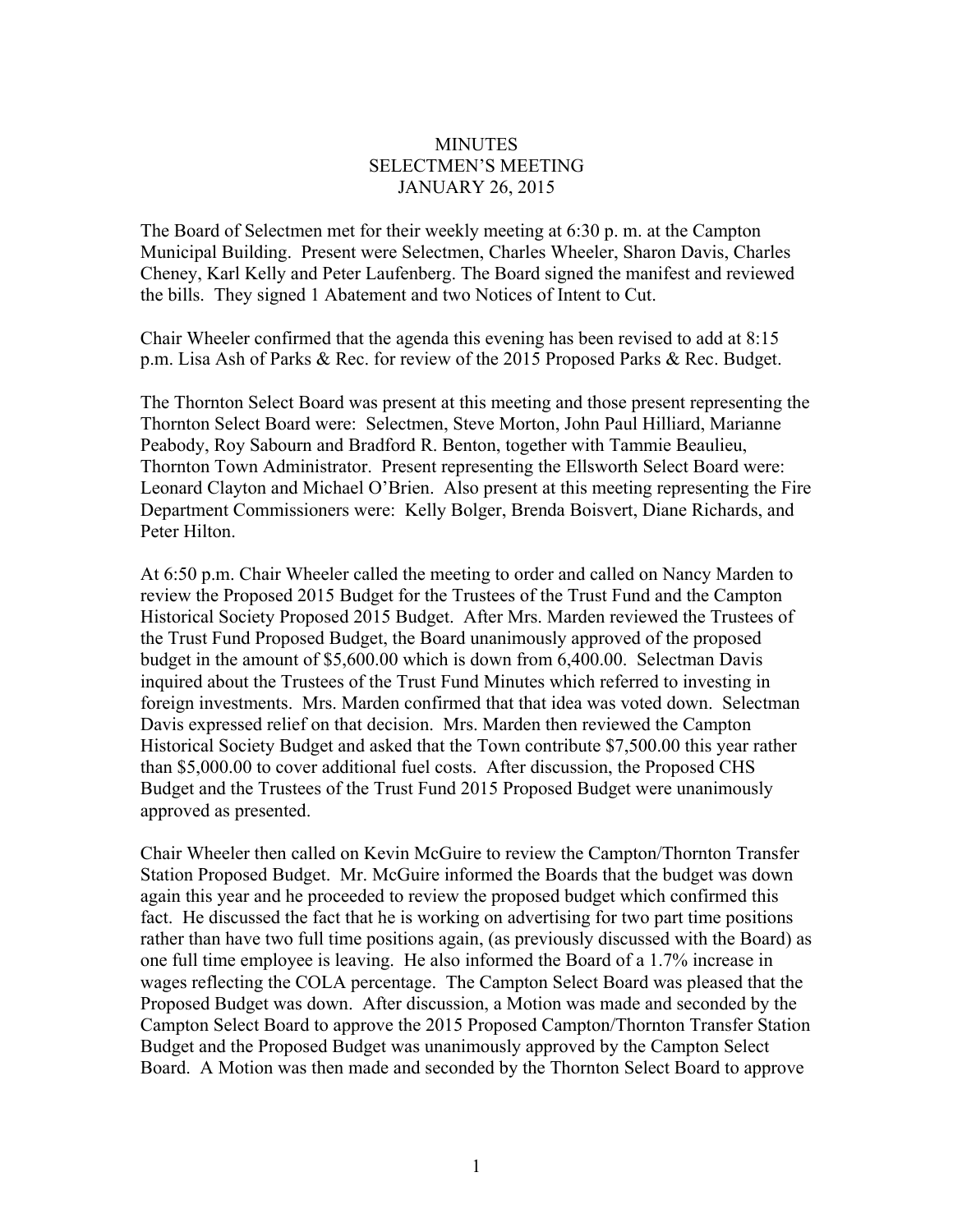the 2015 Proposed Campton/Thornton Transfer Station Proposed Budget. The Proposed Budget was unanimously approved by the Thornton Select Board.

Chair Wheeler then called on Fire Chief, Daniel Defosses to present the Campton/Thornton Fire Department Proposed 2015 Budget. Chief Defosses went through the Proposed Budget line by line and explained the increases such as over time compensation, Retirement, Health and Dental which he attributes the increase to be mainly from the hiring of a new full time employee. Chief Defosses also explained in supplies line reflects a new laser printer was purchased and supplies for such are expensive. Chief Defosses also expressed that one new computer and one new printer was in the budget for 2015. Another cell phone is needed and will have features that will to aid the department more efficiently. The Uniform line increased, again, due to the new full time position.

There was discussion about #2 Engine needing a new pump as the pump is starting to fail. After further discussion by both Boards, it was agreed to forego the replacement of the new pump for this year. Therefore, \$15,000.00 was taken out of the 2015 Proposed Budget for the pump replacement.

Chair Wheeler inquired (throughout the presentation) if there were any questions and at this point he called on Selectman Steve Morton who was questioning the equipment line of the Proposed Budget. It was confirmed by Chief Defosses that the FD equipment line included the purchase of the snow mobile trailer and a stretcher from FD Rescue Supplies. Selectman Morton indicated that the snow mobile trailer and stretcher should not be in the operating budget, but rather should be shown as a capital investment. With that in mind it was proposed that a \$1,200.00 reimbursement be given to the Town of Ellsworth as the Town of Ellsworth does not contribute to the capital investment account, but does contribute to the equipment. Both the Campton Select Board and the Thornton Select Board agreed to the reimbursement to the Town of Ellsworth. Selectman Morton pointed out there were line item discrepancies and inquired who made the decision on the line items. Chief Defosses took full responsibility for the coding categories of the line items.

Selectman Morton expressed concern regarding surplus spending and overages in line items and further emphasized to Chief Defosses that the procedures needs to be followed as specified in the Intergovernmental Agreement. It was mentioned by the Thornton Select Board that purchases over \$10,000.00 are labeled as capital assets and need to be approved by the Select Boards. There was also discussion concerning reducing the budget by another \$15,000.00 through wage and overtime cuts. After lengthy discussion and the legality, the idea was determined unfavorable. Further discussion concerned reducing \$300.00 in the heating oil (suggested by Selectman Hilliard). The \$300.00 reduction was approved by all three Boards and Chief Defosses. Other discussion involved the purchase of all air packs this year; however, staggering the delivery to 15 this year and 15 next year to ease future replacement costs having to be expended all at the same time.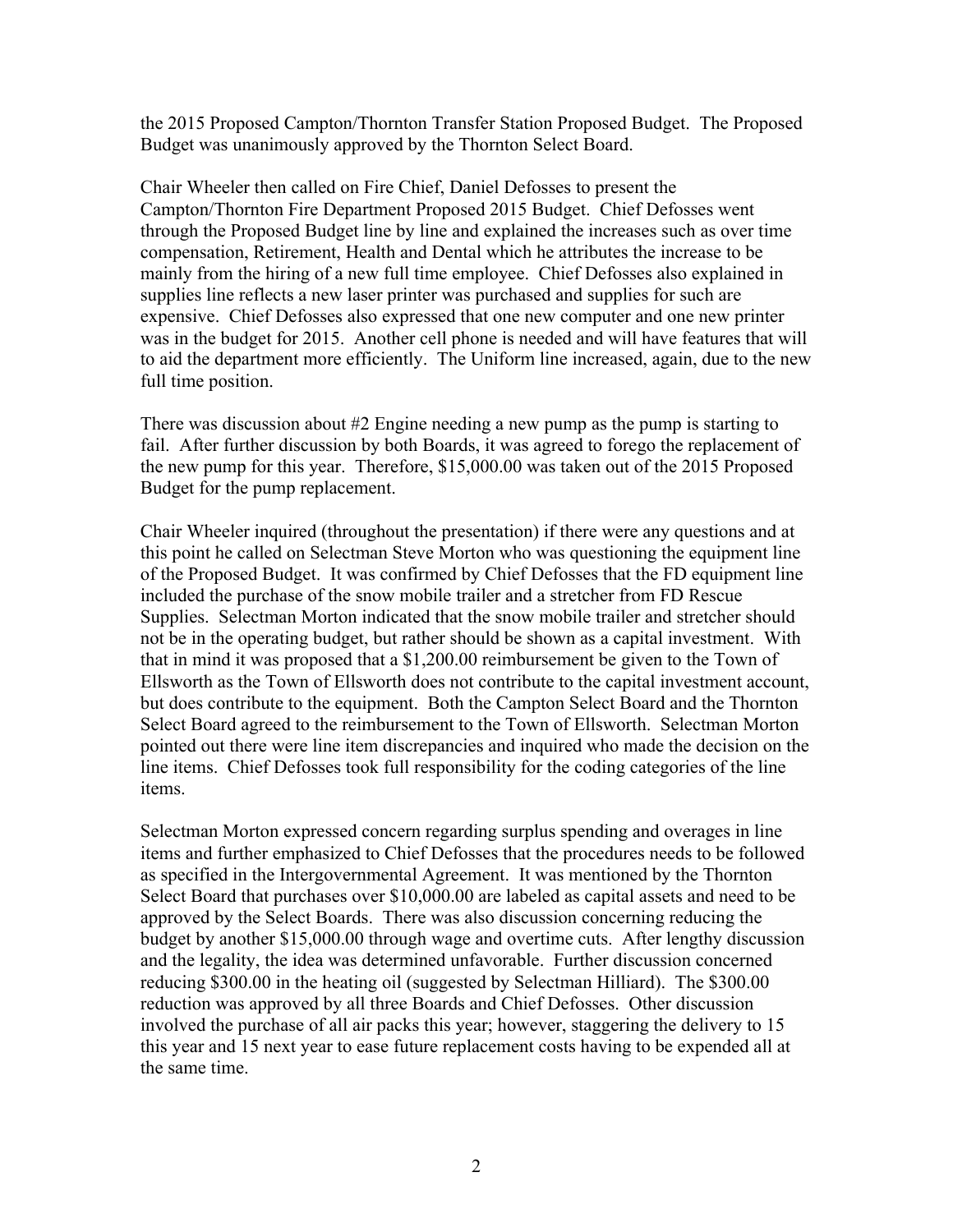Chair Wheeler then called on Selectman Davis who made a Motion to approve the 2015 Proposed Campton/Thornton Fire Department Budget in the amount of \$824,745.99. The Motion was seconded by Selectman Laufenberg, and with a roll call vote of the Campton Select Board there were 4 ayes and one nay, the 2015 Proposed Budget was approved (by majority vote) by the Campton Select Board. A Motion was then made by the Ellsworth Select Board to approve the 2015 Proposed Campton/Thornton Fire Department Budget in the amount of \$824,745.99. The Motion was seconded and with a roll call vote, the 2015 Proposed Budget of \$824,745.99 was approved with 2 ayes by the Ellsworth Select Board.

Chair Wheeler called on Selectman Morton who (expressed, "in the spirit of compromise") he would make a Motion for an \$810,000.00 proposed budget. Selectman Sabourn expressed concern that perhaps if there was reduced spending of surplus, possibly \$15,000.00 could have been saved in the budget or used to replace the pump in the #2 Engine. Selectman Morton then made a Motion to approve the 2015 Proposed Campton/Thornton Fire Department Budget in the amount of \$810,000.00. The Motion was seconded, and with a roll call vote by the Thornton Select Board with 4 ayes and 1 nay, the Motion was then approved by the Thornton Select Board for the Proposed 2015 Campton/Thornton Fire Department Budget in the amount of \$810,000.00.

After further discussion by each Board member (from all three Boards) expressing their concerns of leaving the budget tight, the fact the Fire Department is a vital department contributing to the health and safety to individuals in the community, Chair Wheeler inquired if the Thornton Select Board would reconsider their Motion for approval of the Proposed 2015 Budget to \$824,745.99 rather than the \$810,000.00 figure. Selectman Morton expressed, "In the spirit of cooperation…" he made a Motion to reconsider the prior vote of \$810,000.00 as funding in the negative, and to reconsider the approval of the 2015 Proposed Campton/Thornton Fire Department Budget in the amount of \$824,745.99. The Motion was seconded and with a roll call vote of 4 ayes and 1 nays, by the Thornton Select Board, the 2015 Proposed Budget was approved by the Thornton Select Board in the amount of \$824,745.00. Selectman Morton further expressed that he was not happy with loose spending and old budgeting procedures and expressed the need to follow the procedures specified in the Intergovernmental Agreement in the future.

Chair Wheeler called on Selectman Laufenberg who suggested that the Fire Department provide updated financial information to the Board on a monthly basis. Selectman Morton suggested that the three Boards consider having a separate meeting to meet to discuss the Campton/Thornton Fire Department Proposed Budget rather than a Selectmen's meeting. Chair Wheeler called on Kelly Bolger who asked if the Town Administrators could email the Fire Commissioners when meetings were scheduled. Chief Defosses agreed he would email the Fire Commissioners rather than the Town Administrators. At 9:10 p.m. the Thornton Select Board and the Ellsworth Select Board excused themselves from the meeting.

Chair Wheeler then continued the meeting by calling on Martha Aguiar and Paul Yelle regarding a new library building. Mrs. Aguiar inquired if there was going to be any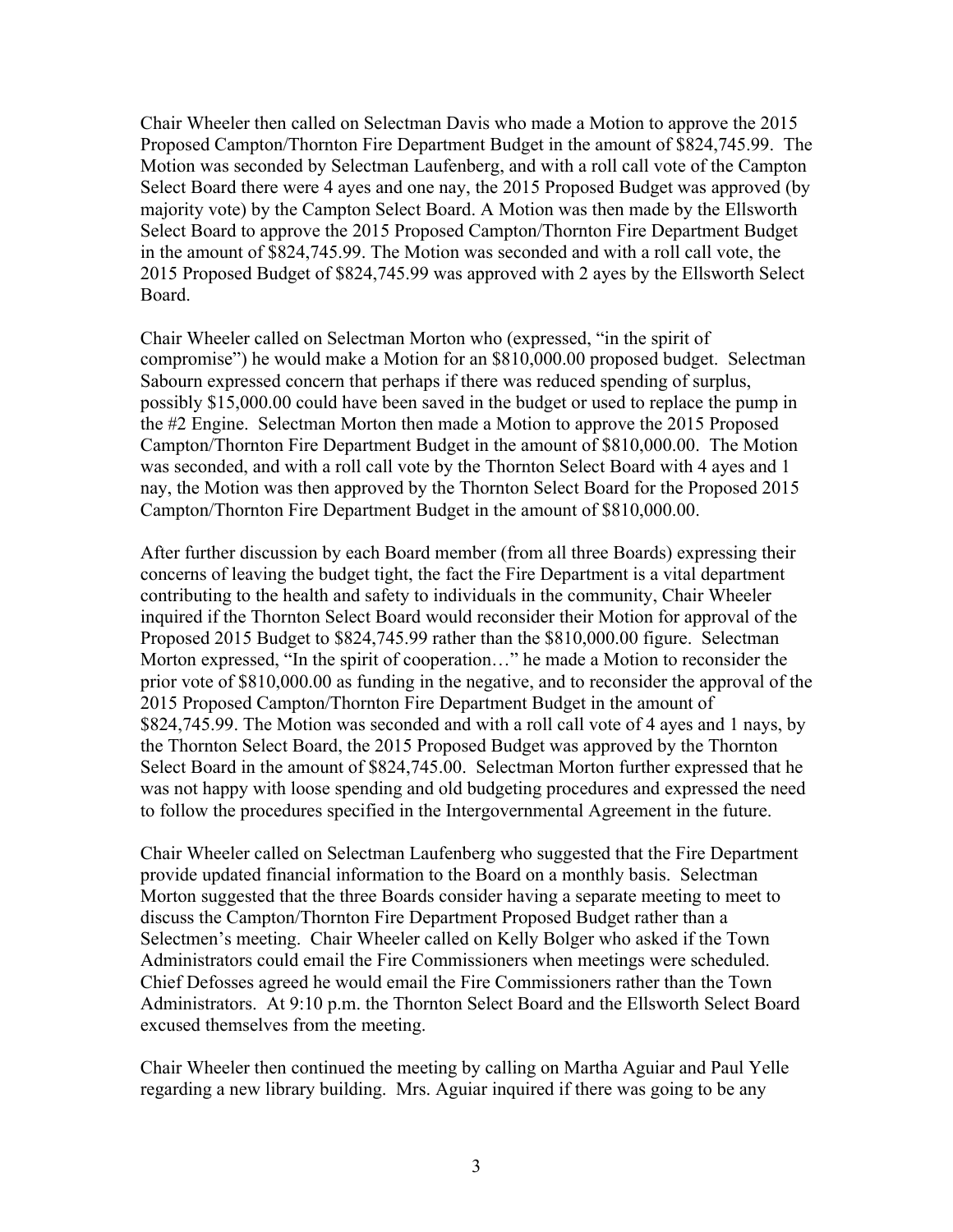monies set aside in the 2015 Budget for a new library building. The Board indicated they would do their best, (after review of all budgets) to consider what the budget would allow to be set aside. Mrs. Aguiar requested \$50,000.00, but indicated she would be happy with \$30,000.00. There was discussion concerning a Warrant Article; however, Ann Marie Foote express the risk of the article not passing and then no monies would be set aside. Mrs. Aguiar thanked the Board for their time and expressed she would trust the Board's decision.

Chair Wheeler called on Lisa Ash, Parks & Rec. Director regarding the Parks & Rec. 2015 Proposed Budget. Mrs. Ash expressed that the Campton Parks & Rec is showing huge growth and she is very pleased with the revenue; however her goal is to be on the conservative side this year using anticipated revenue of \$53,500.00 this year as opposed to \$52,500.00 last year. Mrs. Ash reviewed each line of the Proposed Budget for 2015 indicating small increases in salary, Office, Publications, Postage, Training, Contract Services, Supplies, and Field Trips. The Telephone line was reduced by \$150.00 and mileage stayed the same at \$1,450.00. The bottom line for 2015 is \$100,995.00, as opposed to \$98,996.00 in 2014. The Board was in favor of the proposed budget as presented.

Chair Wheeler then called for a Motion to approve the Minutes and Non Public Minutes of January 12, 2015. Selectman Davis made a Motion to approve the Minutes and Non Public Minutes as written. The Motion was seconded by Selectman Laufenberg, and with a roll call vote the Minutes and Non Public Minutes were unanimously approved as written.

Chair Wheeler then called on Ann Marie to review correspondence. Ann Marie stated that the Town Attorney forwarded a copy of a letter to the Stickneys regarding the Dack property indicating that completion of construction of Stickney Road needed to be undertaken or legal action would be taken within 30 days of the January 20, 2015 letter.

Ann Marie read an email from Sam Greene, the Town's State DRA monitor regarding the implementation of a Veteran's Tax Credit which was questioned by a property owner, Mr. St. Cyr. Mr. Greene confirmed the implementation was done by the Selectmen's Office properly and Chair Wheeler requested that the email be sent to Mr. St. Cyr.

The NH Department of Safety forwarded information pertaining to a fireworks ordinance. Ann Marie will pass this information on to the Police Chief and the Fire Chief.

Mary Poesse, of North Country Council Regional Transportation Improvement Program encouraging the Town to become involved in the program.

The Campton Historical Society sent an invitation to a "Pot Luck, Popcorn and a Movie", on Saturday, February  $7<sup>th</sup>$ , pot luck dinner is 5:00 p.m. to 6:00 p.m. and the movie is at 6:15 p.m., at the Campton Historical Society, Rte. 175.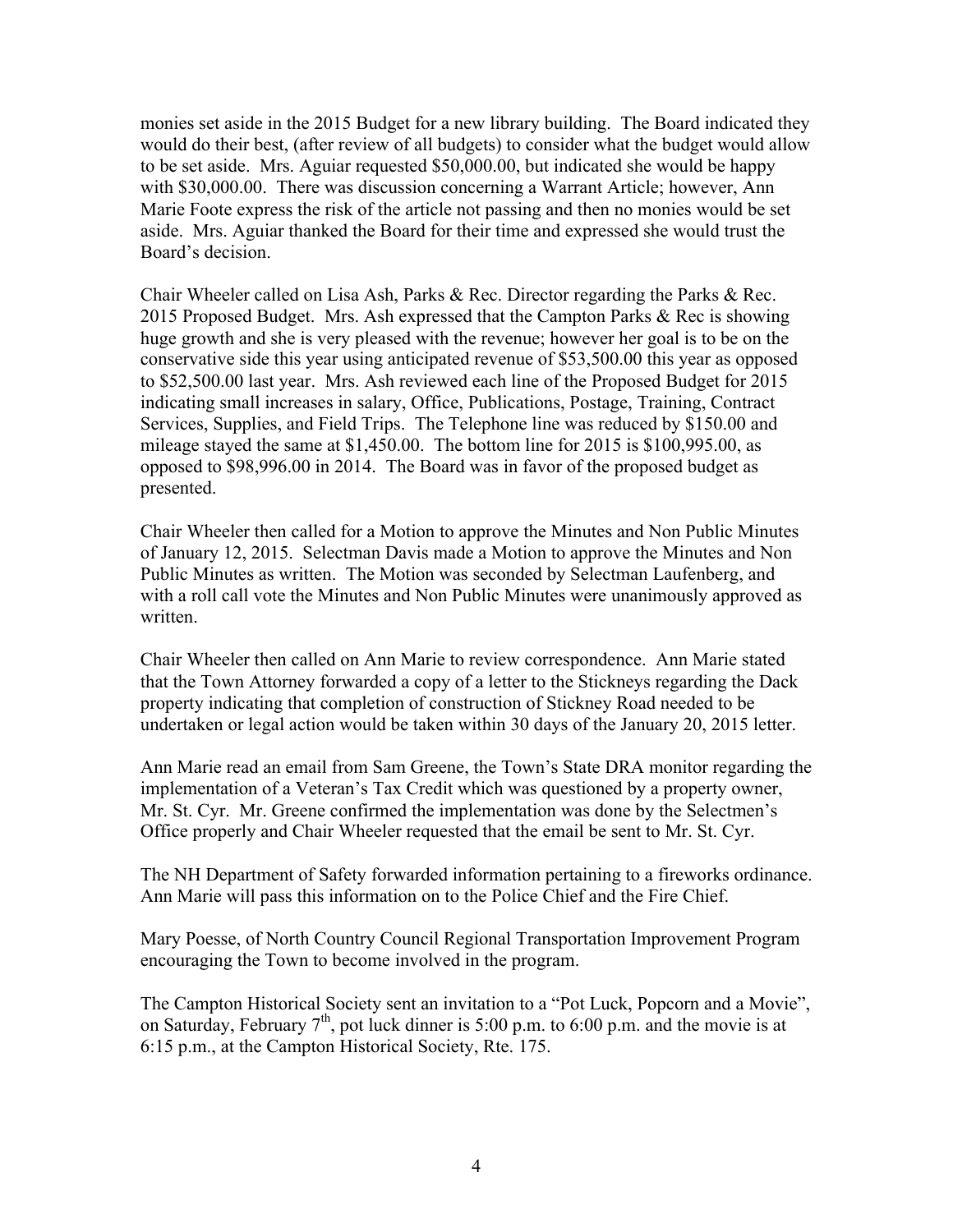A picture was sent by Mr. Jason Openhym of Bel Air, MD of the flower and mountain landscape at the "Welcome to Campton" sign in August, 2014. The Board suggested the picture be placed on the back cover of the annual report. Ann Marie will speak to the printer on this issue.

A copy of a letter was received from BCM Environmental & Land Law, PLLC, which was addressed to Robert Welsh pertaining to ownership of the water system and sewer system that serves the Beebe River Community. Ann Marie read the conclusion of the ownership issue to the Board and the conclusion reads as follows:

It appears that the lot owners own those portions of the sewer and water systems that they owned prior to the formation of the BRVD. With respect to the components of the waste and sewer systems that the BRVD installed and owned, ownership of those components does not appear to have passed to the lot owners under the 2012 Order. Ownership of those newer components is unclear, but appears to be the Town's. Finally, ownership of the common sewer lines appears never to have been transferred out of Tru-Tech, and the current ownership of those lines is unclear. The lot owners, however, do have broad easements allowing them to repair, maintain, and replace such lines.

Ann Marie indicated that a letter was received from an individual complaining about the property taxes; however, she could not decipher the signature of the writer.

Ann Marie confirmed that the boiler at the Fire Station is a 1980 boiler. David Robinson Heating and Dead River are working on a price quote for the replacement of the boiler.

There being no further correspondence, Chair Wheeler called for Other Business – Selectmen's Input. Selectman Davis indicated that she will have information on the School Budget process and the Board requested a copy of the School Budget prior to the Budget Hearing.

Selectman Davis suggested that the Board meet for another budget work session and the session was scheduled for Thursday, February 5, 2015, a 6:00 p.m.

Ann Marie indicated that the Town Budget Hearing needed to be scheduled. The Board scheduled the Town Budget Hearing for Wednesday, February 11, 2015, in the Community Room, at the Town Office Building, at 6:30 p.m.

Ann Marie indicated that the Tax Anticipation Note will be paid off next week.

Chair Wheeler inquired if the Board would reconsider renewing the old BMSI Tax Program for another year in the amount of \$2,239.00, as requested by the Town Clerk/Tax Collector. Chair Wheeler explained he felt this is a tool that will ease the burden of the Tax Collector's Office transition to the new Avitar tax program purchased by the Town. After further discussion concerning the pros and cons of this decision, Selectman Davis made a Motion approve the renewal of the old BMSI tax program for